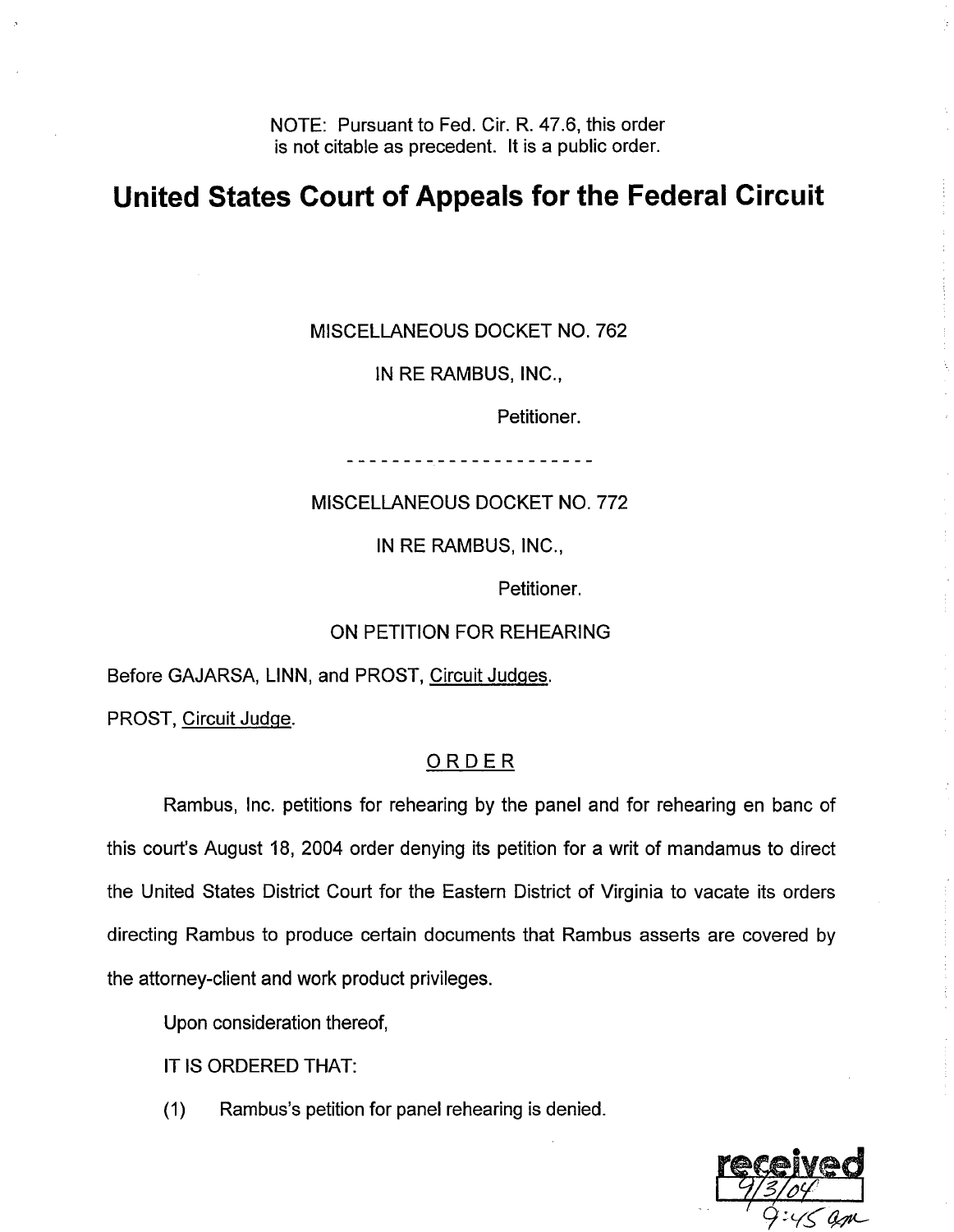(2) Rambus's petition for rehearing en banc will be circulated to the court.<br>  $\begin{array}{c}\n\text{FOR THE COURT}\n\end{array}$ 

Sharon Prost Circuit Judge

cc: Michael J. Schaengold, Esq. Christopher Landau, Esq. USDC, E.D. Va., Judge USDC, E.D. Va., Clerk

**AUG 3 1** 2004 -. -. **Date** 

> **FILED U.S. COURT OF APPEALS FOR THE FEDERAL CIRCUIT**

> > **AUG 3 1** <sup>2004</sup>

**JAN HORBALY CLERK**